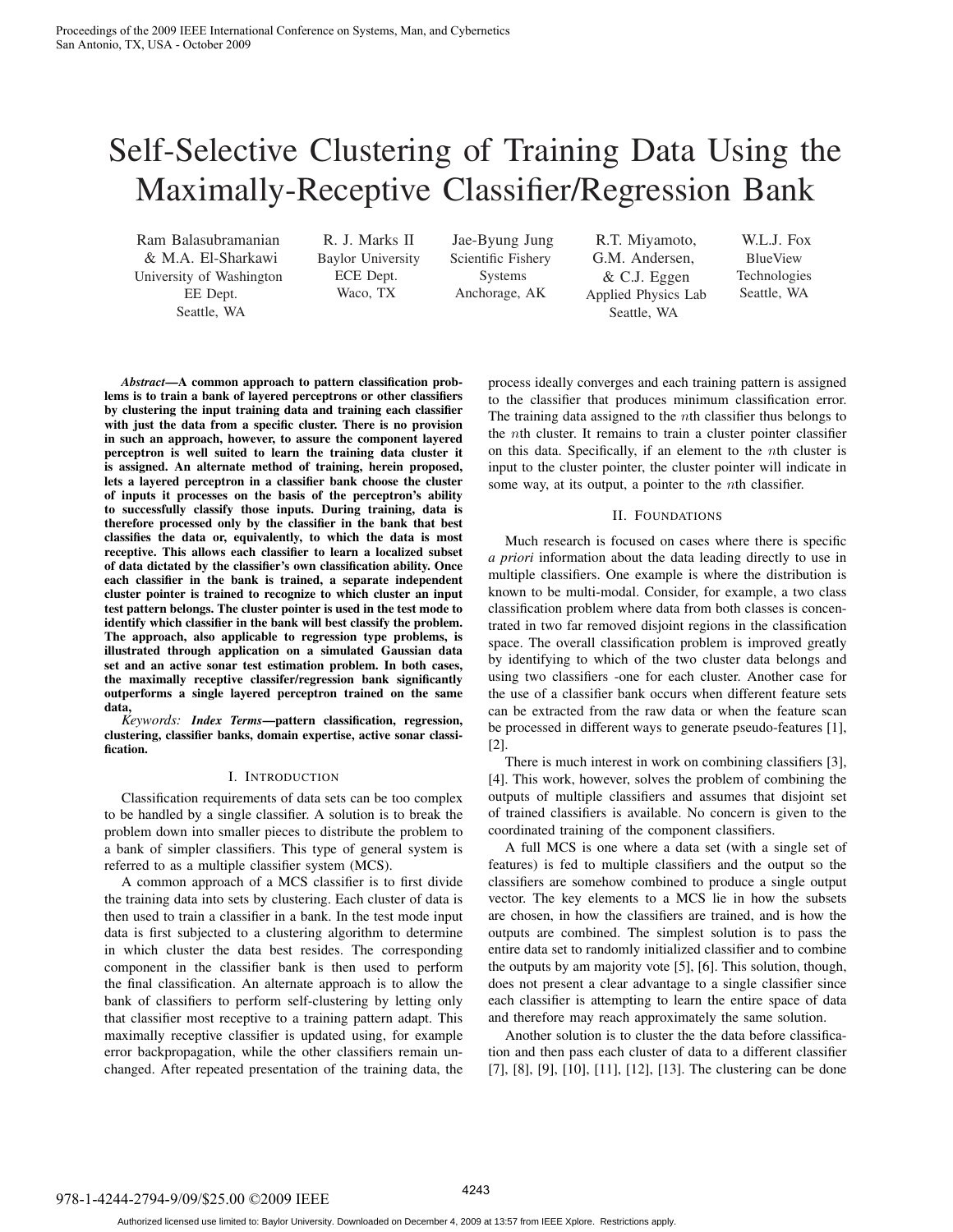using one of many well known clustering algorithms such as k- means clustering, ART, or a Kohonen *self organizing map* (SOM) [15]. This approach can be effective if the data successfully clusters and if the clusters give a less complex input-output mapping as a result of this clustering. There is no provision made, however, for assuring the component classifiers are well suited to handle the cluster assigned to it.

A modular neural network, or a *mixture of experts* (MoE) [14], [16], [17], uses single layer perceptrons as experts to classify data and a gating net work to combine the results of the experts. The gating network is also a single layer perceptron [18] (note that both the expert and gating networks are linear: there is only a single node in the hidden layer and there is no activation function.) This MCS uses an *aposteriori* probability function that is back propagated through both the experts (component classifiers) and the gating network (cluster pointer). By adjusting the weights of both the experts and the gating network simultaneously, the MoE allows the clusters to adapt. The experts are linear and the region learned by each expert is largely determined by the initialization of the gating networks. It is possible to build a more complex MoE system by hierarchically arranging several MoE's in a treelike structure. Since the gating networks separate the data linearly, however, the spawning of branches from the tree does not guarantee better classification. That is, if a high order declassifier is needed, linearly separating the input space into several branches (partitions) may not lead to linear class separation within the partitions. Without reliable stopping criteria, it is possible to spawn too many branches and over fit certain regions of the input space which have good class separation, due to other regions which have worse separation. A high order classifier, on the other hand, is able to use varying degrees of complexity in different regions of input space.

# III. SELF-SELECTIVE MAXIMALLY-RECEPTIVE CLASSIFIER/REGRESSION BANK

We propose a new method of training which allows multiple classifiers to learn desired targets of disjoint subset of data without imposition of clustering heuristics. This is done by training each classifier in a classifier bank on only the training data it classifies most accurately, *i.e.* on the data to which the classifier is most receptive. In general, any classifier can be used. We investigate specifically use of the feed forward multi-layered perceptron neural network  $(NN)$  [18]. Before training, each  $NN$  in the classifier bank will have its own unique error surface, assuming the weights of each are randomly initialized. If each  $NN$  is trained on the entire data set the results of each after training should be roughly equivalent since the objective of error backpropagation is to minimize the overall error. Although each  $NN$  may in fact approach different local minima, the overall combination will not be significantly better than a single  $NN$  [5]. On the other hand, by training each  $NN$  on only the data it best classifies, each NN will become an expert at classifying a specific subset of data. Instead of attempting to reduce error throughout the entire space, the error is reduced in its self-assigned cluster locally rather than globally. The resulting maximally-receptive classifier/regression bank will be referred to as the MaRC bank.

# *A. Algorithm Description*

Let the training set contain  $N$  patterns and be defined by inputs,  $X = [X_1, X_2, \cdots, X_N], X_i \in R^{n_F}$ , and by targets (desired outputs),  $T = [T_1, T_2, \cdots, T_N], T_i \in R^{n_O}$ where  $n_F$  is the number of features and  $n_O$  is the number of outputs. The data will be classified by  $M N N$ 's labeled  $NN_1, NN_2, \cdots NN_M$ . The output of the jth NN for the ith pattern,  $X_i$ , is  $Y_{ij}$ . Define a cluster pointer,  $\pi_j$ , associated with  $NN_i$ , whose output for the *i*th pattern,  $X_i$ , is  $\gamma_{ij}$ , and whose target (which is based on the error of  $NN_i$ ) is  $\tau_{ij}$ . The purpose of the cluster pointer is to identify the regions of input space for which each NN has minimum error. Implementation of the MaRC bank consists of the following 3 steps.

1) *Training the* NN*s.* To train the NNs using on-line training [18], feedforward a single training pattern,  $X_i$ , to each of the NNs. Find the mean square error (mse) of each  $NN$ ,  $E_{ii}$ ,

$$
E_{ij} = ||Y_{ij} - T_{ij}||^2.
$$

where  $i = 1, 2, \dots, N$  and  $j = 1, 2, \dots, M$ . Only backpropagate the  $NN$  for which  $E_{ij}$  is minimum and do not backpropagate another NN. This forces each pattern to be learned by only the classifier which classifies it best. One epoch is complete when this procedure is repeated for all patterns in the training set. The training can also be batch-mode [18].

2) *Training the Cluster Pointers.* The cluster pointers (referred to as  $\pi$  networks), which are also classifiers (in this case, feedforward multilayer perceptrons [18]), are trained to learn some function of the  $NN$  error. A simple value for the cluster pointer to learn is an indicator function. For each input  $X_i$  set the desired output  $\tau_{ii}$ of the  $j$ th cluster pointer as follows

$$
\tau_{ik} = \begin{cases} 1, & \text{if the } k\text{th mse is smallest} \\ 0, & \text{otherwise} \end{cases} \tag{1}
$$

The actual output of the *j*th cluster pointer is  $\gamma_{ij}$  and the mse of the network is  $\epsilon_{ij} = ||\gamma_{ij} - \tau_{ij}||^2$ . To train the cluster pointers, simply backpropagate this error. Once the cluster pointers are trained, they will indicate which NN classifies a given pattern best

3) *Testing.* The last stage in classification is to present the system with new data. In this stage we assume that the desired output is not known. To determine the output, y, of a given test pattern,  $x$ , pass it through all the cluster pointers and find the maximum  $\gamma$ . Then the output y will be the output of the NN corresponding to maximum  $\gamma$ 

$$
y = Y_k
$$
; if the *k*th mse is smallest. (2)

# *B. Visualization*

The objective of the MaRC bank is to reduce the over- all error surface by focusing each individual classifier on specific areas of input space. In training the NNs, this objective is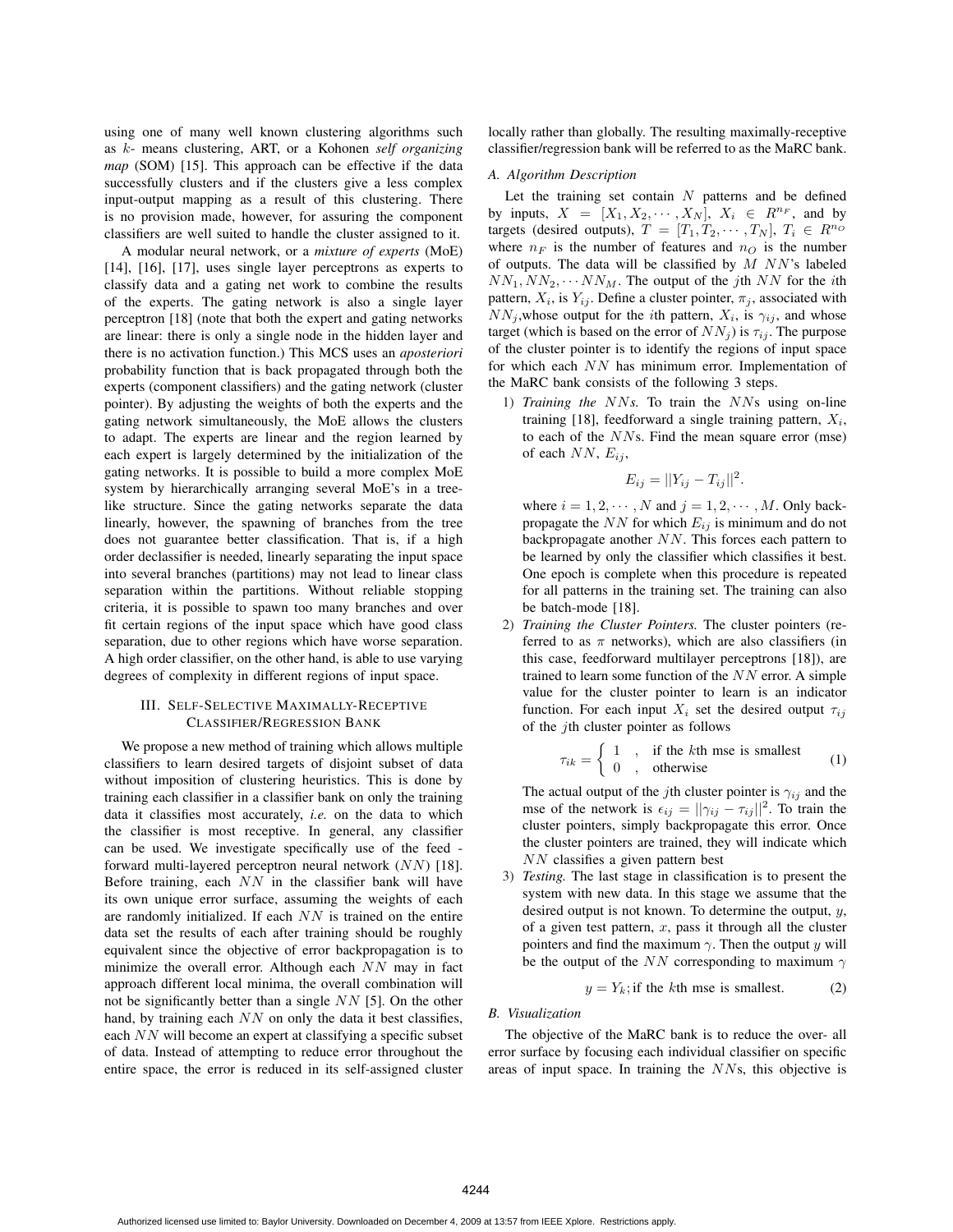easy to meet since the errors are known, and each pattern is, by definition, classified by the most receptive classifier. However, the true test of how well the MaRC bank is working is the degree to which the cluster pointers learn this error surface. That is, the  $\pi$  networks must be able to recognize, for a given input pattern, the NN for which the error is minimum. In order to gauge how well the  $\pi$  networks are doing, the clusters chosen by the cluster pointers should be compared to the ideal separating surface, if available. The ideal separating surface is only available, of course, if the distribution of the data is known *a priori*.

For the special case where the input space is two- dimensional (*i.e.*,  $n_F = 2$ ) and the ideal classifier is known, it is relatively straightforward to visualize the separating surface traced by the ideal classifier and compare it to the  $\pi$  networks. The tracings of course need not overlap exactly, as long as the cluster pointers are choosing a reasonable NN. For example, if an input pattern falls between two  $NNs$  at a point where the error surfaces intersect, both  $NNs$  will classify the pattern equally well. The main objective is that one of these two  $NNs$ is chosen by the cluster pointers.

In order to visualize the performance of the MaRC bank we can use a two dimensional Kohonen SOM. This is done using the training set to create a SOM and then mapping the MaRC bank onto it. An  $n \times m$  SOM in two dimensions has  $n \times m$  neurons, each representing the mean of some subset of the original training data. Each pattern in the training set is associated with a particular neuron. The SOM is constructed in such a way that neurons which are close in the SOM contain patterns which are close in the original space. Also, patterns within an individual neuron are close in a Euclidean distance sense. If a large enough SOM is created, every neuron in the SOM can be associated with a particular classifier if the patterns that belong to the neuron are all chosen by one classifier. A SOM with many neurons clusters the data to some degree, but its main function in this application is to reduce the dimensionality of the space in order to facilitate visualization. The region chosen by each classifier can be traced on the SOM and the cluster pointer outputs can be traced onto the SOM and compared with the regions chosen by the classifiers.

#### IV. RESULTS

The MaRC bank has been tested on two classification problems. The first uses simulated Gaussian data. Seven Gaussian clouds clouds in 2 dimensional space are generated. The data describes 2 classes with fairly high overlap between the classes. This data set is used since the ideal classifier (a maximum likelihood classifier) is known and, as such, can be compared to the MaRC bank results. The MaRC bank is then used to classify a complex, high dimensional sonar approximation problem, giving excellent results.

# *A. Gaussian Problem*

This data set contains 1600 patterns, with 2 features and 2 outputs, divided randomly into 800 training patterns and 800 test patterns. Class a is comprised of 4 Gaussian clouds (each

TABLE I MEANS, VARIANCES (VAR), NORMALIZED (NORM) MEAN AND NUMBER OF PATTERNS FOR EACH GAUSSIAN CLOUD, C

|   |   | mean |     | norm    | mean    | var |     | Count |
|---|---|------|-----|---------|---------|-----|-----|-------|
| a |   | 0.3  | 0.4 | 0.31    | 0.26    | 0.3 | 0.4 | 200   |
| a | 2 | 0.3  | 0.3 | 0.60    | $-0.46$ | 0.3 | 0.3 | 200   |
| a | 3 | 0.5  | 0.2 | 0.05    | $-0.08$ | 0.5 | 0.2 | 200   |
| a | 4 | 0.4  | 0.2 | 0.30    | $-0.59$ | 0.3 | 0.1 | 200   |
| b |   | 0.3  | 0.1 | 0.35    | $-0.59$ | 0.3 | 0.1 | 200   |
| h |   | 0.3  | 0.1 | 0.33    | $-0.29$ | 0.3 | 0.1 | 400   |
| h | 3 | 0.4  | 0.2 | $-0.32$ | 0.06    | 0.4 | 0.2 | 200   |

with 200 patterns) with relatively large variance, while class b is comprised of 3 Gaussian clouds with smaller variance (one of the clouds has 400 patterns, the other two have 200 each). Table I shows the means and variances of the clouds (the features were uncorrelated). Note that the second column represent the mean given to the random number generator, while the actual normalized mean is given in column 3. Figure 1a shows a scatter plot of the training points. The original data is normalized to the region [-1, 1] in both dimensions for training purposes, and the plots reflect this normalization. The table gives the original means and variances used to generate the data, along with the actual normalized means. The data was purposely constructed to have fairly severe overlap between the two classes. Since the clouds are Gaussian and have different shapes (i.e. different covariance matrices), the ideal maximum likelihood classifier separates each cluster from every other cluster by a quadratic curve. These quadratic curves can be calculated since the density functions of the clouds are known a priori. These quadratic separating surfaces can then be combined to form an overall class separation surface. Thus, the ideal classifier can be found. This ideal classifier can be traced and compared to the surfaces produced by a single  $NN$  and by the MaRC bank.

This type of problem suits a MCS well. If 3 NNs are used, each needs at least 2 hidden nodes (equivalent to a quadratic discriminant) to trace the clouds. Therefore, the MoE, with 3 experts, does not give optimal results (note that a tree structure may improve the MoE's results). The MoE does separate clouds, but is unable to isolate the clouds due to lack of complexity. The MaRC bank, on the other hand, can easily adapt to handle more complex problems by simply increasing the number of nodes in either the  $NNs$  or the  $\pi$  networks. For this problem, the MaRC bank was implemented in two ways. The NNs were fixed to have 1 hidden node while the  $\pi$ networks were set to have 2 hidden nodes in the first case and 3 hidden nodes in the second. A single  $NN$  was also trained on this Gaussian data. The architecture of the single  $NN$  was chosen after experimenting with several different NNs. The best performance was obtained using two hidden layers, each with 3 hidden nodes. More complex  $NNs$  tend to overfit this data set, while simpler NNs give inferior error rates. Table II compares the error rates between the single  $NN$ , the MoE, the MaRC bank with 2 hidden nodes, and the MaRC bank with 3 hidden nodes. The results of the single  $NN$  are almost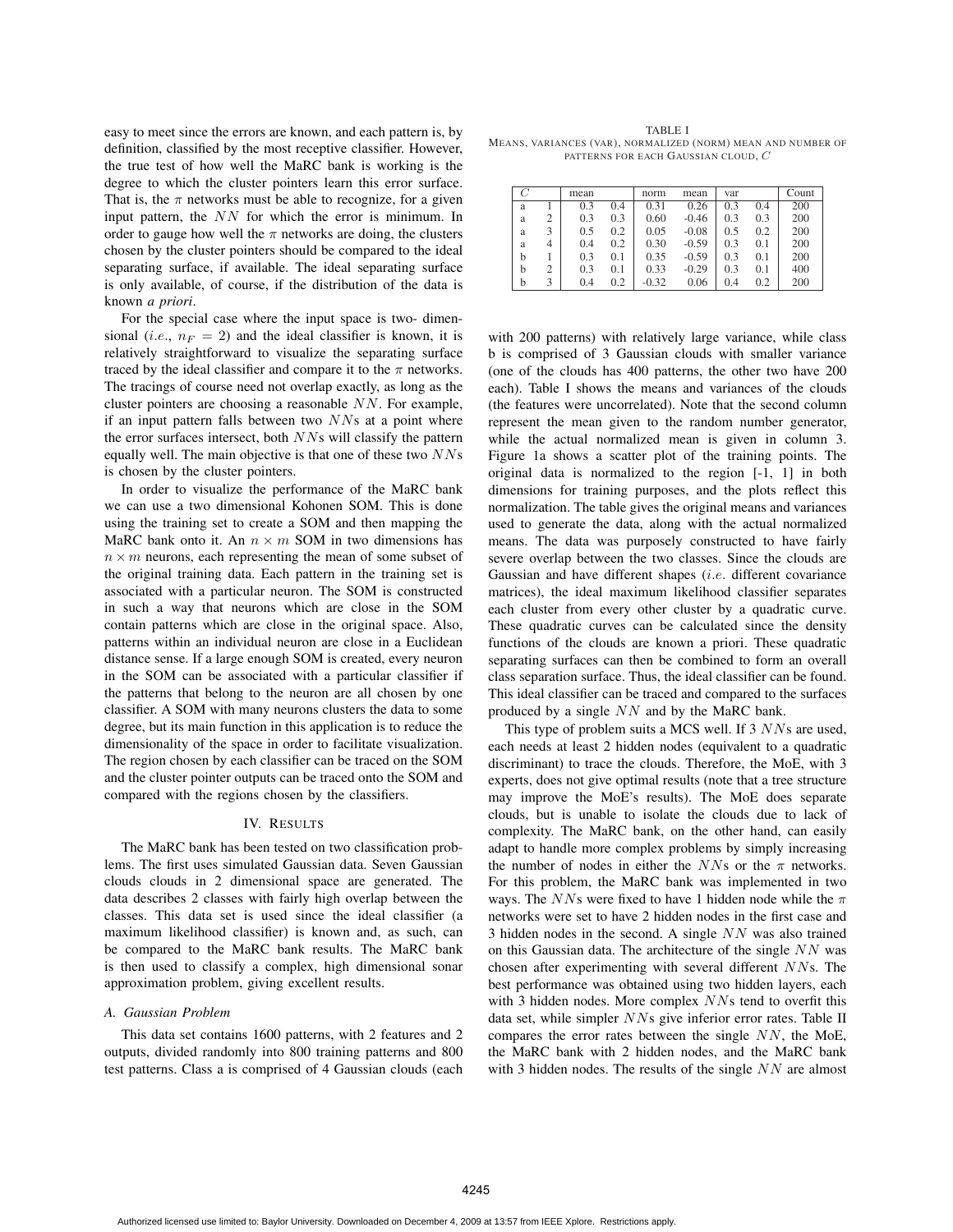

Fig. 1. a) A scatter plot of the Gaussian Data, normalized in both dimensions t o the range [-1,1]. The two classes are represented by the letters 'a' and 'b'; b) The training results with the  $\pi$  network trace (dotted line) sumperimposed on the ideal separating surface (solid line); c) The test results for the MaRC bank, lowercase letters 'a' and 'b' indicate correct classifications, while uppercase letters 'A' and 'B' indicate misclassifications; d) The test results for a single NN, dotted line is NN's separating surface.

as good as the MaRC bank, but are slightly worse. Note that the complexity of the single  $NN$  is very similar to the MaRC bank with 3 hidden nodes. Another interesting observation is that the MaRC bank is typically able to converge to its results within 1000 epochs, while the single  $NN$  took on the order of 30,000 epochs to converge. A visual interpretation of the error rates of the MaRC bank with 3 hidden nodes can be found in Figure 1b and 1c. Figure 1b shows the mapping of the  $\pi$ networks. When correctly classified, the two classes are noted by the letters 'a' and 'b', while incorrect classifications are noted by the capital letters, 'A' and 'B'. The dotted lines in the plot represent the ideal separating surface, generated from the means and variances of the clusters. The solid lines is the trace of the cluster pointers. The cluster pointer selects  $NN_1$ for data in the upper left corer.  $NN_2$  is selected for data in the middle left section, for feature 1 less than 0, feature 2 between approximately -0.1 and 0.5. The circle around cluster b2 also indicates a region for which  $NN_2$  is chosen by the cluster pointers. The cluster pointers choose  $NN_3$  for the remaining space (containing mostly patterns from class a).

TABLE II ERROR RATES FOR THE GAUSSIAN PROBLEM.

| Classifier          | Training | Testing |
|---------------------|----------|---------|
| Single $NN$         | 14.12%   | 15.25%  |
| MoE.                | 18.30%   | 22.25%  |
| MaRC bank (2 nodes) | 19.75%   | 21.00%  |
| MaRC bank (3 nodes) | 13.75%   | 15.00%  |

Figure 1c shows the test results, using the  $\pi$  networks to trace the space again. Compare these test results with that of the single  $NN$ , in Figure 1d. Note that the separating surface of the single  $NN$  is unable to trace the ideal separating surface as closely as the MaRC bank. This results in some misclassification in the region (0.1, 0.3), where several patterns from class a are misclassified. The MaRC bank, on the other hand is able to correctly classify these patterns.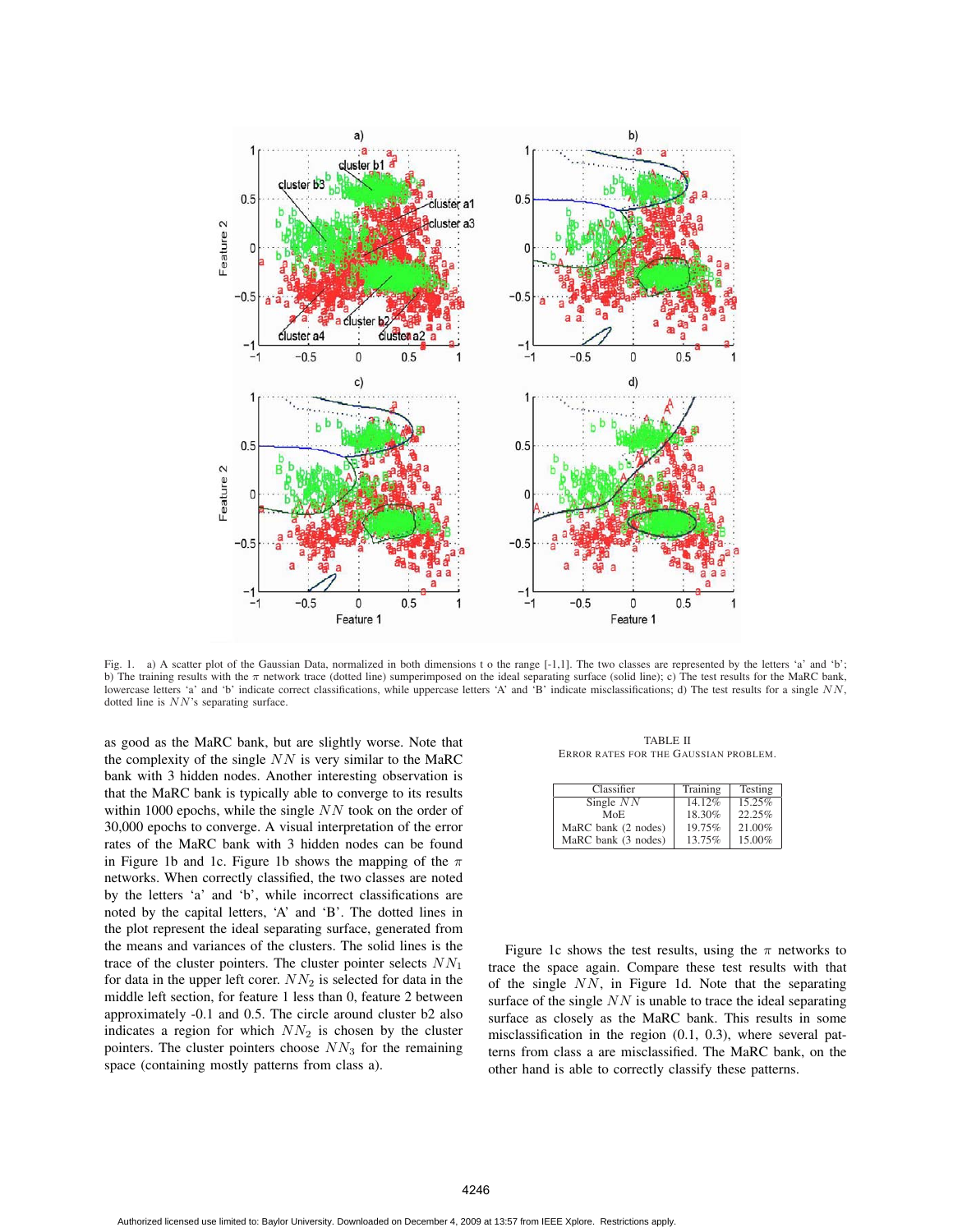# *B. Sonar Data*

The goal of the sonar approximation problem is to generate a map of the *signal to interference ratios* (SIRs) for an active sonar on a grid of hypothesized target locations. A data set was generated using a standard underwater acoustic modeling tool based on a ray tracing approximation [19]. For a given hypothesized target location, the signal level is calculated from the dominant rays connecting the target and sonar locations. The interference level is the sum of ambient noise and reverberation (backscatter from interfaces and volume inhomogeneities) levels at the time of the sonar return corresponding to the two-way travel time of the rays used for the signal level calculation.

A single SIR 'map' represents a vertical slice of the ocean, and consists of 13 pixels in depth and 30 pixels in range, with each pixel representing the SIR for a hypothesized target location. A total of 4000 SIR maps were generated by randomly varying five input parameters (sonar and environment descriptors). Half of these maps were used for training, and the other half were used for testing.

Figure 2 shows a typical pixel map. The 30 range pixels represent approximately 6 km, while the 13 depth pixels represent 200 m. A surface ship located at the top left of the pixel map deploys an active monostatic sonar at a specified depth, transmits an acoustic pulse, and processes the resulting signal received on its hydrophones. The SIR map is used to identify regions in range and depth where potential targets may or may not be detected. In general, high SIR corresponds to higher probability of detection, while low SIR corresponds to lower probability of detection. The nature of acoustic propagation in the ocean leads to non-uniform coverage in range and depth. The objective of the neural net approximation is to accurately and quickly predict regions of good/poor detection capability.

The biggest challenge with this data set is the high dimensionality (390) of the output space coupled with sparse training data. Also, the complexity of acoustic propagation in the ocean can cause one or more 'hot spots' to appear in the pixel map. These hot spots are areas of high SIR which appear in isolated regions of the ocean. The problem is that hot spots are not well represented in the data. A hot spot may appear at a certain region for a given set of inputs, but a slight change in one of the input parameters may cause the hot spot to move to a completely different region, or to disappear altogether. As a result, the training set may not contain a smooth input to output mapping, and thus hot spots tend to become blurred (or completely ignored) when a single  $NN$  is trained on the data. Aside from the problem of hot spots, a single neural network is unable to learn the space without memorizing the training patterns just because of the complexity of acoustic propagation.

Referring to the sample SIR map in Figure 2, several features can be identified. The areas of high SIR (hot spots) are in the bottom left (the location of the sonar) and in 3 diagonal stripes, all beginning near the ocean surface at ranges 5, 14, and 21. Also, there is a 'shadow zone' (area with low SIR) located in the top right. The well trained classifier should pick out the 3 diagonal hot spots as well as the shadow zone.



Fig. 2. Pixel map of a single SIR output. See text for detailed description.

The MaRC bank was constructed with five NNs, each with three hidden layers. The number of nodes in each  $NN$  is<sup>1</sup>  $[5 - 12 - 12 - 30 - 390]$ . The  $\pi$  networks each have one hidden layer with 20 nodes. Visualization of the clusters in 390-space is only possible by looking at individual pixel maps. However, by mapping the outputs onto a SOM we can trace the clusters formed by the  $NNs$ . This allows us to see whether the clusters contain patterns which are close to one another in Kohonen space. Also, by mapping the cluster pointers onto the same SOM, we can evaluate how well the cluster pointers are learning the errors of the  $NNs$ . Figure 3 shows the results of mapping the sonar output onto a  $10 \times 10$  SOM. Each color in both a) and b) can be mapped to a cluster. Figure 3a shows the division of the training data as chosen by the  $NNs$ . This represents the target for the cluster pointers. Figure 3b shows the actual trace of the cluster pointers. Note that the cluster pointers choose the correct  $NN$  for all but 10 of the neurons. And that the missed neurons occur mostly in transition regions.

The MaRC bank was directly compared to both a single  $NN$  and to another MCS, which clustered the data with an ART neural network [15] and then classified each cluster with a  $NN$  (referred to herein as the pre-clustering technique). The architecture of the single  $NN$  was chosen by trying several different  $NNs$  and choosing the best, a [5-12-12-30]  $NN$ . Smaller NNs completely miss certain patterns, while bigger NNs memorize the training data and do not outperform the [5-12-12-30] network. The NNs in the pre-clustering technique are of the same complexity  $[12-12-30]$  as the  $NNs$  in the MaRC bank. The performance of the three classifiers is compared in two ways. First, the overall mse is found and compared, and second, the actual SIR maps from individual patterns are plotted and compared. Both are performance measure are effectively the same from the classifier's point of

<sup>&</sup>lt;sup>1</sup>Meaning 5 inputs, 12 neurons in the first and second hidden layer and 30 on the next and 390 output nodes.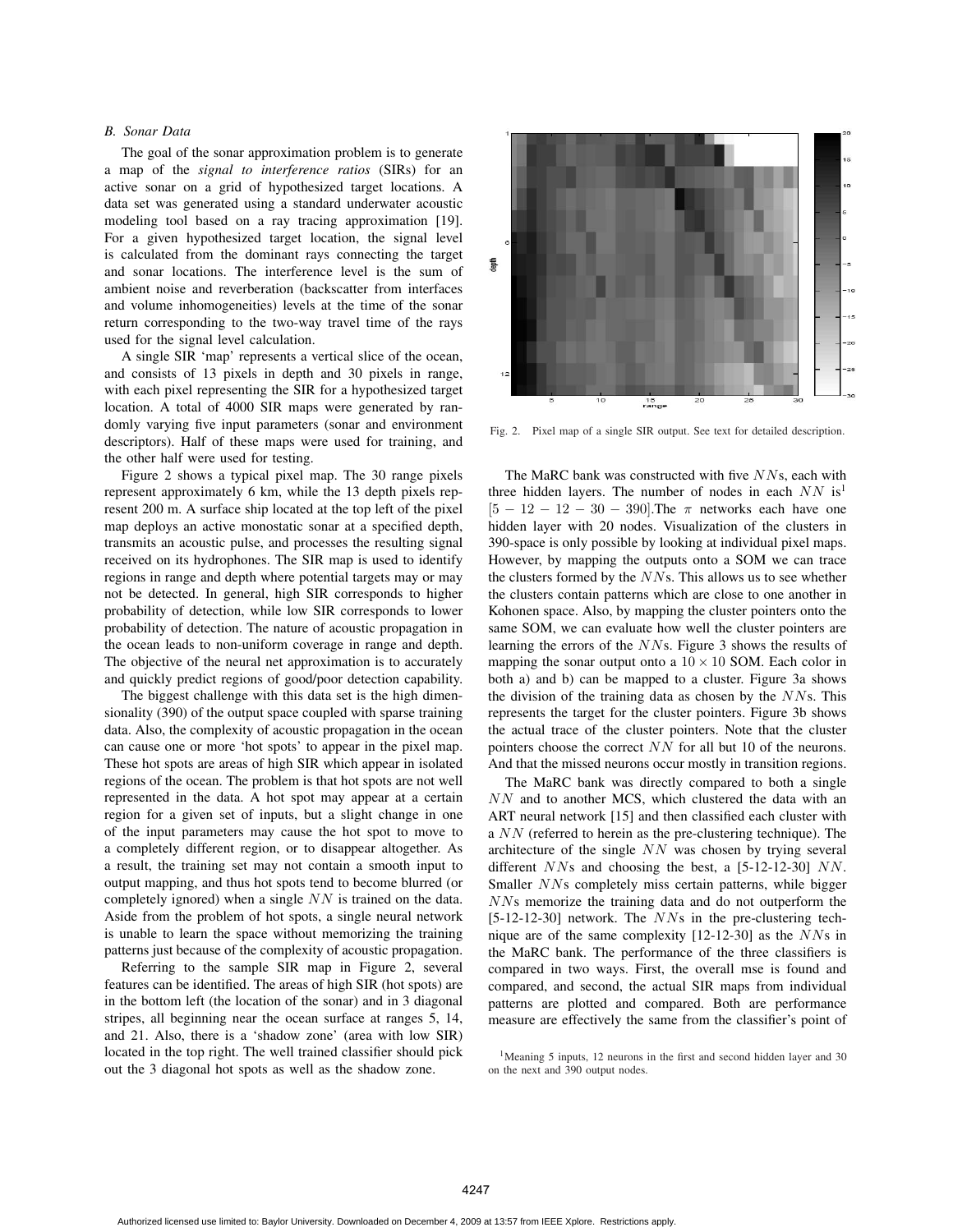

Fig. 3. Mapping the MaRC bank onto a SOM. The colours navy blue, sky blue, green, orange, and brown indicate that the corresponding neuron belongs to  $NN_1$ ,  $NN_2$ ,  $NN_3$ ,  $NN_4$  and  $NN_5$ , respectively. In a) the color indicates that the corresponding  $NN$  has minimum error (desired network selection). b) shows the choice of the cluster pointers. Note that the selection of the cluster pointers match very closely to the NN selection.

TABLE III MEAN SQUARE ERRORS FOR SONAR DATA

| Classifier     | Training | Testing |
|----------------|----------|---------|
| Single $NN$    | 0.0333   | 0.0402  |
| per-clustering | 0.0187   | 0.0328  |
| MaRC bank      | 10.0158  | 0.0293  |

view, but the high dimensionality of the output causes there to be a distortion between them. The human eye perceives a good pixel map that may actually have high mse because of a shift of one or two 'very bad' pixels. As a result, the mse is useful as an overall performance indicator, but observing the individual SIR maps manually can be much more informative. Table III shows the mse results of the three classification techniques for the same training and testing sets. Notice that the MaRC bank has lower mse for both training and testing.

Finally, Figure 4 shows the actual pixel maps for eight patterns. The first four patterns belong to a cluster (as chosen by the MaRC bank) containing patterns with one or two downward bending rays. The last four patterns belong to a cluster whose patterns have a downward bending ray followed by an upward bending ray. Pre-clustering the patterns gives better results than a single NN, but the hot spots are still not as crisp as they are in the MaRC bank. Take, for example, the SIR maps in columns 2, 3, and 4. In each case, there are two distinct diagonal hot spots shown by the target and in the second and fourth column there is a horizontal hot spot. The MaRC bank identifies these hot spots (albeit somewhat less distinctly than the model), whereas the pre-clustering and single NN both blur the hot spots together. This slight difference does not give

significantly worse mse's, but the difference in SIR maps can be very important to the ship's captain. The bottom four SIR maps also show hot spots are more accurately represented by the MaRC bank. Although the pre-clustering captures the hot spots fairly well, it still blurs the edges more than the MaRC bank. data before classifying.

- *Learning the error surface.* As presented, the cluster pointers are only identifying the classifier with minimum error (i.e. the maximally-receptive classifier) for a given pattern. By training the cluster pointers to learn the actual error of each classifier, the MaRC bank will be able to more accurately assign patterns. It will also allow areas of high error to be identified.
- *Aggregating the classifier's decision.* In the generic MaRC bank, the output of the most receptive classifier is used as the output of the system. Alternatively, the out- puts of all the classifiers can be combined through, for example, a simple weighted average, or a more sophisticated technique, such as fuzzy integration [20], [21].
- *Invertibility.* Another useful feature of the MaRC bank is that it is a fully invertible system. In fact, if the component classifiers are invertible, the MaRC bank can be inverted internally. That is, there is no need to run an external optimization loop to invert the system. An internally invertible system can be inverted very quickly and efficiently and is needed for applications which specify a de- sired output and require a corresponding input. To invert the MaRC bank, first invert the output through every classifier. Then feed-forward the input of each classifier to its respective cluster pointer. Choose the input corresponding to the maximum cluster pointer output [22].

#### ACKNOWLEDGMENT

This work was supported in part by the National Science Foundation under grant ECCS 0801440, the Office of Naval Research, under Grant No. N00014-96-1-0246, Budget No. 61-6936, and the Boeing Airplane Company. Technical suggestions by Professors James Luby at the University of Washington Applied Physics Laboratory and Michael Healy at the Boeing Airplane Company are gratefully acknowledged.

#### **REFERENCES**

- [1] O.K. Ersoy and D. Hong, "Parallel, self-organizing,hierarchical neural networks," IEEE Transactions on Neural Networks, vol 1,no.2,pp.167- 178, June 1990
- [2] J.A. Benediktsson, R.Svinsson, O.K. Ersoy, and P.H. Swain "Parallel consensual neural networks," IEEE Transactions on Neural Networks, vol.8, no.1, pp.54-64, January1997
- [3] J. Kittler, M. Heatef, R.P.W. Dulin, and J. Matas, "On combining classifiers," IEEE Trans. on Pattern Analysis and Machine Intelligence, vol.20, no.3, pp.226-238, Mar.1998
- [4] G.S. Ng and H. Singh, "Democracy in pattern classifications Combinations of votes from various pattern classifiers," Artificia Intelligence in Engineering, vol.12, pp. 189-204, 1998
- [5] L.K. Hansen and P. Salamon "Neural networks ensembles," IEEE Transactions on Pattern Analysis and Machine Intelligence, no.10, pp.993- 1001, Oct.1990
- [6] R. Maclin and J.W. Shavlik, "Combining the predictions of multiple classifiers: Using competitive learning to initialize neural networks," Int'l Joint Conf. on Artificial Intelligence, 1995 pp.524-530